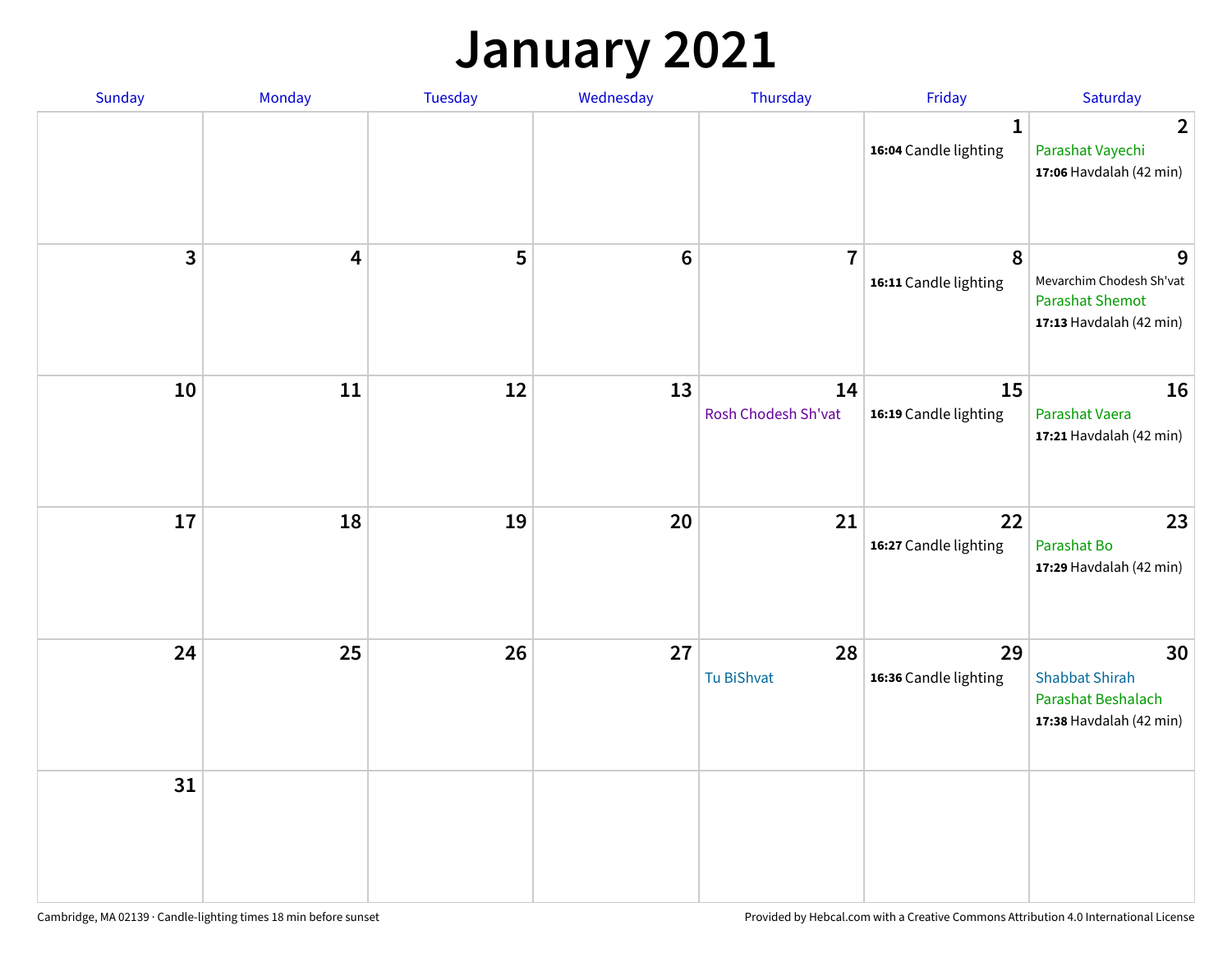# **February 2021**

| <b>Sunday</b>              | Monday       | Tuesday        | Wednesday | Thursday                                                                                 | Friday                                           | Saturday                                                                                            |
|----------------------------|--------------|----------------|-----------|------------------------------------------------------------------------------------------|--------------------------------------------------|-----------------------------------------------------------------------------------------------------|
|                            | $\mathbf{1}$ | $\overline{2}$ | 3         | 4                                                                                        | 5<br>16:46 Candle lighting                       | 6<br>Mevarchim Chodesh Adar<br>Parashat Yitro<br>17:47 Havdalah (42 min)                            |
| $\overline{7}$             | 8            | 9              | 10        | 11                                                                                       | 12<br>Rosh Chodesh Adar<br>16:55 Candle lighting | 13<br><b>Shabbat Shekalim</b><br>Rosh Chodesh Adar<br>Parashat Mishpatim<br>17:57 Havdalah (42 min) |
| 14                         | 15           | 16             | 17        | 18                                                                                       | 19<br>17:04 Candle lighting                      | 20<br><b>Shabbat Zachor</b><br>Parashat Terumah<br>18:05 Havdalah (42 min)                          |
| 21                         | 22           | 23             | 24        | 25<br>05:03 Fast begins<br><b>Ta'anit Esther</b><br>18:04 Fast ends<br><b>Erev Purim</b> | 26<br>Purim<br>17:12 Candle lighting             | 27<br>Parashat Tetzaveh<br>18:14 Havdalah (42 min)                                                  |
| 28<br><b>Shushan Purim</b> |              |                |           |                                                                                          |                                                  |                                                                                                     |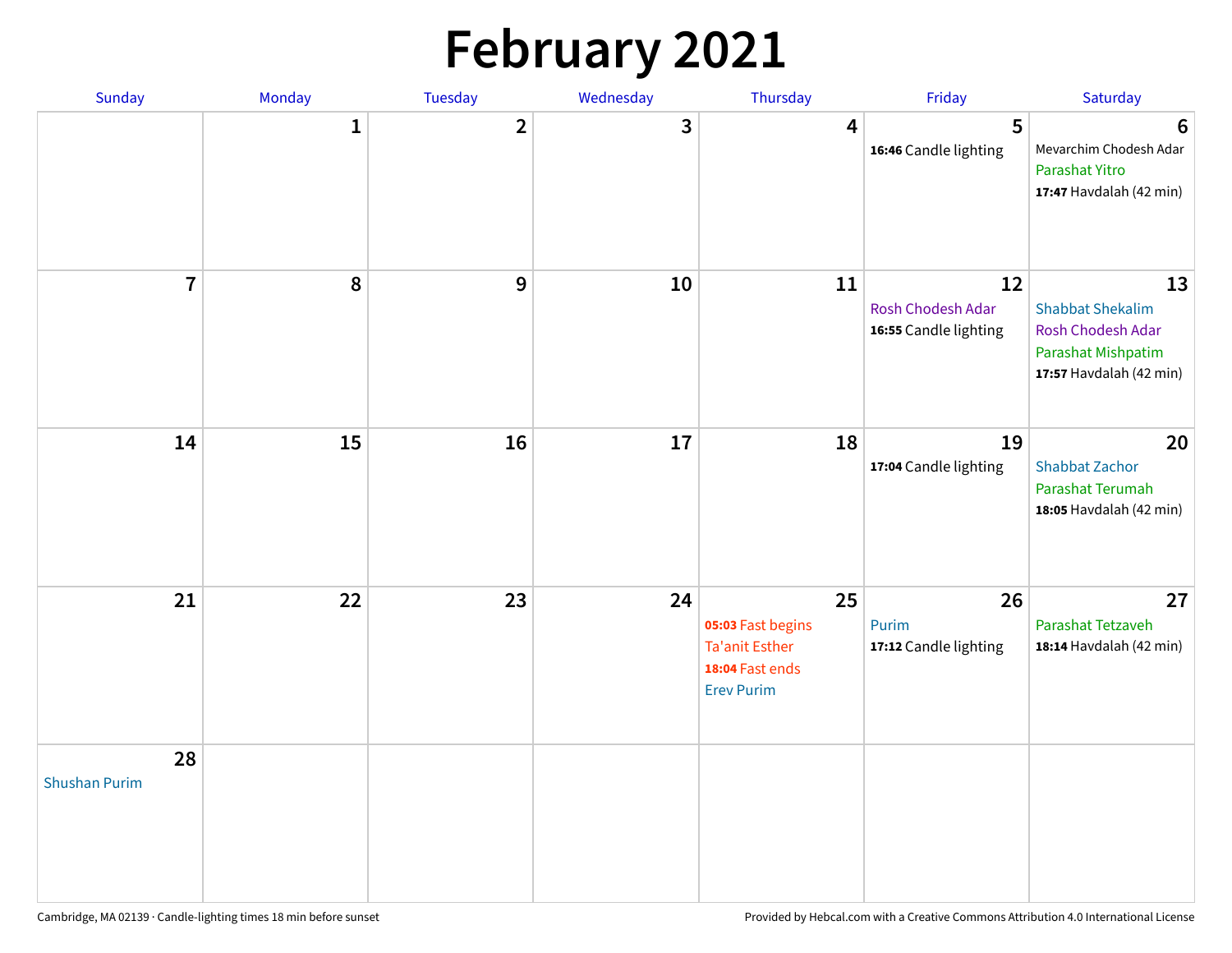### **March 2021**

| Sunday                                  | Monday                                            | Tuesday                 | Wednesday              | Thursday                                                              | Friday                      | Saturday                                                                                                          |
|-----------------------------------------|---------------------------------------------------|-------------------------|------------------------|-----------------------------------------------------------------------|-----------------------------|-------------------------------------------------------------------------------------------------------------------|
|                                         | 1                                                 | $\overline{\mathbf{2}}$ | 3                      | 4                                                                     | 5<br>17:21 Candle lighting  | $6\phantom{1}6$<br><b>Shabbat Parah</b><br>Parashat Ki Tisa<br>18:23 Havdalah (42 min)                            |
| $\overline{7}$                          | 8                                                 | 9                       | 10                     | 11                                                                    | 12<br>17:29 Candle lighting | 13<br><b>Shabbat HaChodesh</b><br>Mevarchim Chodesh Nisan<br>Parashat Vayakhel-Pekudei<br>18:31 Havdalah (42 min) |
| 14<br><b>Rosh Chodesh Nisan</b>         | 15                                                | 16                      | 17                     | 18                                                                    | 19<br>18:37 Candle lighting | 20<br>Parashat Vayikra<br>19:39 Havdalah (42 min)                                                                 |
| 21                                      | 22                                                | 23<br>Yom HaAliyah      | 24                     | 25<br>05:14 Fast begins<br><b>Ta'anit Bechorot</b><br>19:37 Fast ends | 26<br>18:45 Candle lighting | 27<br><b>Shabbat HaGadol</b><br><b>Erev Pesach</b><br>Parashat Tzav<br>19:47 Candle lighting                      |
| 28<br>Pesach I<br>19:48 Candle lighting | 29<br><b>Pesach II</b><br>19:49 Havdalah (42 min) | 30<br>Pesach III (CH"M) | 31<br>Pesach IV (CH"M) |                                                                       |                             |                                                                                                                   |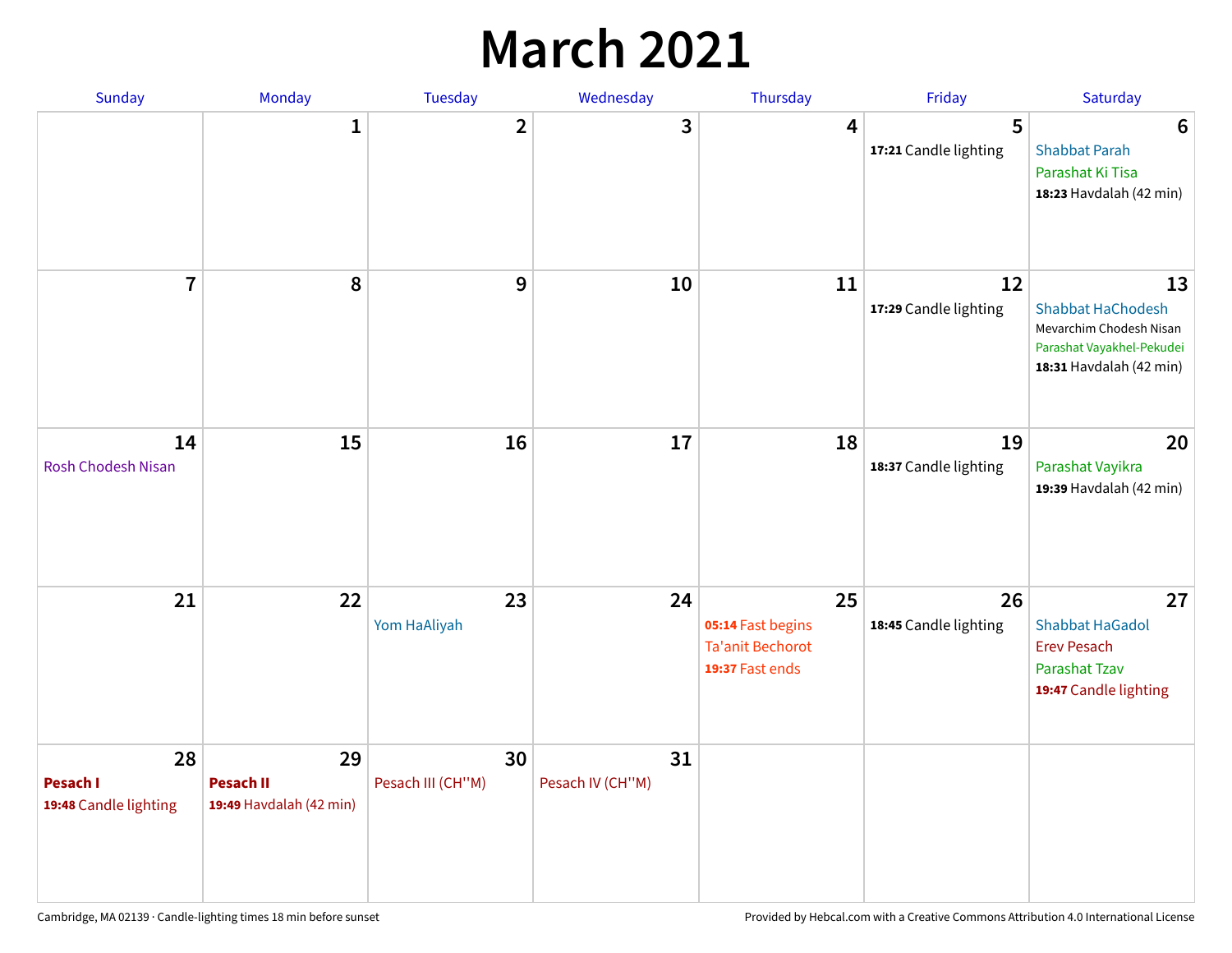# **April 2021**

| Sunday                                             | Monday                    | <b>Tuesday</b>           | Wednesday           | Thursday                        | Friday                                                      | Saturday                                                                    |
|----------------------------------------------------|---------------------------|--------------------------|---------------------|---------------------------------|-------------------------------------------------------------|-----------------------------------------------------------------------------|
|                                                    |                           |                          |                     | $\mathbf{1}$<br>Pesach V (CH"M) | $\overline{2}$<br>Pesach VI (CH"M)<br>18:53 Candle lighting | 3<br><b>Pesach VII</b><br>19:55 Candle lighting                             |
| 4<br><b>Pesach VIII</b><br>19:56 Havdalah (42 min) | 5                         | $6\phantom{1}6$          | $\overline{7}$      | 8<br>Yom HaShoah                | 9<br>19:01 Candle lighting                                  | 10<br>Mevarchim Chodesh Iyyar<br>Parashat Shmini<br>20:03 Havdalah (42 min) |
| 11                                                 | 12<br>Rosh Chodesh Iyyar  | 13<br>Rosh Chodesh Iyyar | 14<br>Yom HaZikaron | 15<br>Yom HaAtzma'ut            | 16<br>19:09 Candle lighting                                 | 17<br>Parashat Tazria-Metzora<br>20:11 Havdalah (42 min)                    |
| 18                                                 | 19                        | 20                       | 21                  | 22                              | 23<br>19:17 Candle lighting                                 | 24<br>Parashat Achrei Mot-Kedoshim<br>20:19 Havdalah (42 min)               |
| 25                                                 | 26<br><b>Pesach Sheni</b> | 27                       | 28                  | 29                              | 30<br>Lag BaOmer<br>19:25 Candle lighting                   |                                                                             |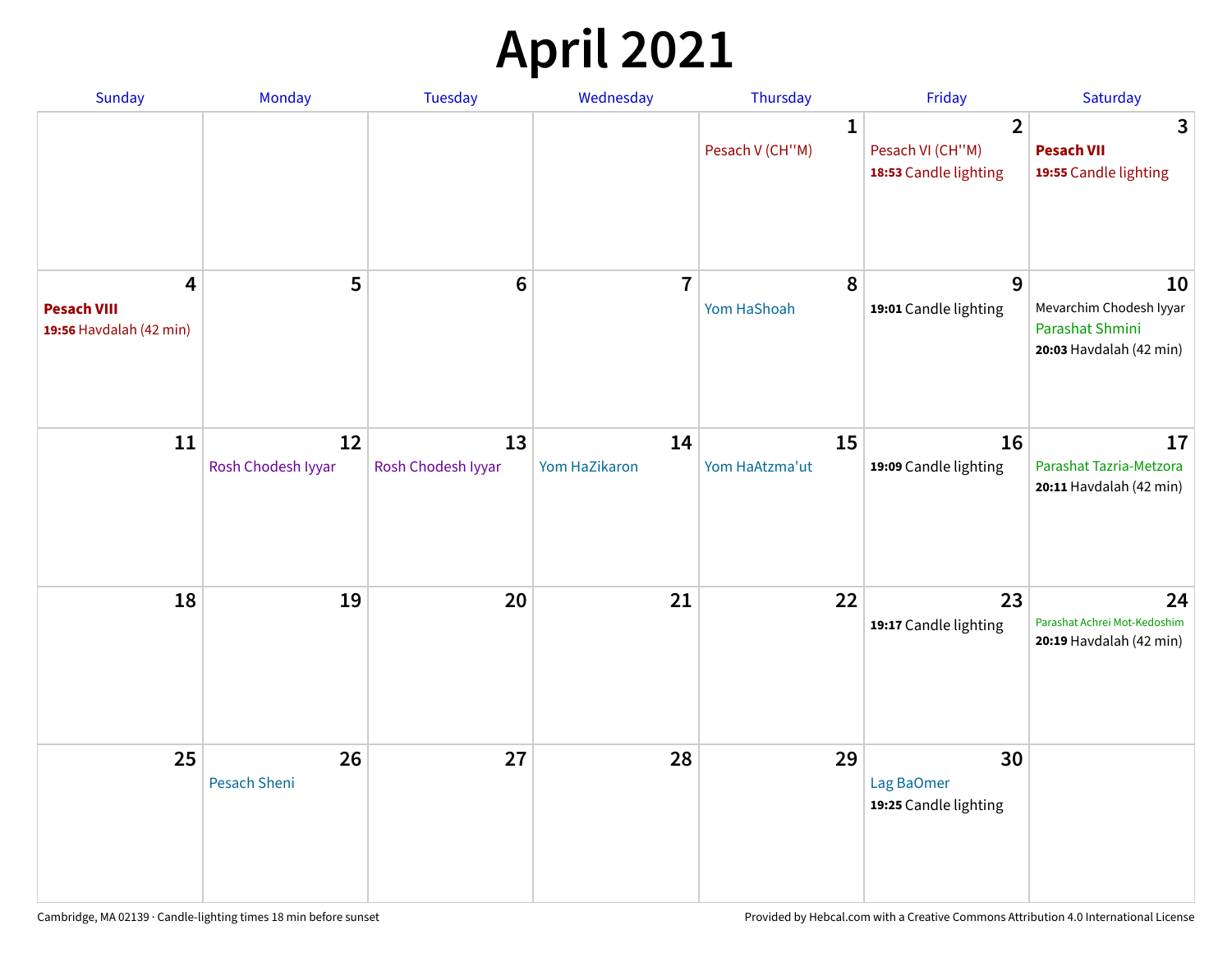#### **May 2021**

| <b>Sunday</b>                                      | Monday                                          | Tuesday                                            | Wednesday                | Thursday        | Friday                                  | Saturday                                                                             |
|----------------------------------------------------|-------------------------------------------------|----------------------------------------------------|--------------------------|-----------------|-----------------------------------------|--------------------------------------------------------------------------------------|
|                                                    |                                                 |                                                    |                          |                 |                                         | 1<br><b>Parashat Emor</b><br>20:26 Havdalah (42 min)                                 |
| $\overline{2}$                                     | $\mathbf{3}$                                    | $\overline{\mathbf{4}}$                            | 5                        | $6\phantom{1}6$ | $\overline{7}$<br>19:32 Candle lighting | 8<br>Mevarchim Chodesh Sivan<br>Parashat Behar-Bechukotai<br>20:34 Havdalah (42 min) |
| $9\,$                                              | 10<br>Yom Yerushalayim                          | 11                                                 | 12<br>Rosh Chodesh Sivan | 13              | 14<br>19:40 Candle lighting             | 15<br>Parashat Bamidbar<br>20:41 Havdalah (42 min)                                   |
| 16<br><b>Erev Shavuot</b><br>19:42 Candle lighting | 17<br><b>Shavuot I</b><br>20:44 Candle lighting | 18<br><b>Shavuot II</b><br>20:45 Havdalah (42 min) | 19                       | 20              | 21<br>19:47 Candle lighting             | 22<br><b>Parashat Nasso</b><br>20:48 Havdalah (42 min)                               |
| 23                                                 | 24                                              | 25                                                 | 26                       | 27              | 28<br>19:53 Candle lighting             | 29<br>Parashat Beha'alotcha<br>20:55 Havdalah (42 min)                               |
| 30                                                 | 31                                              |                                                    |                          |                 |                                         |                                                                                      |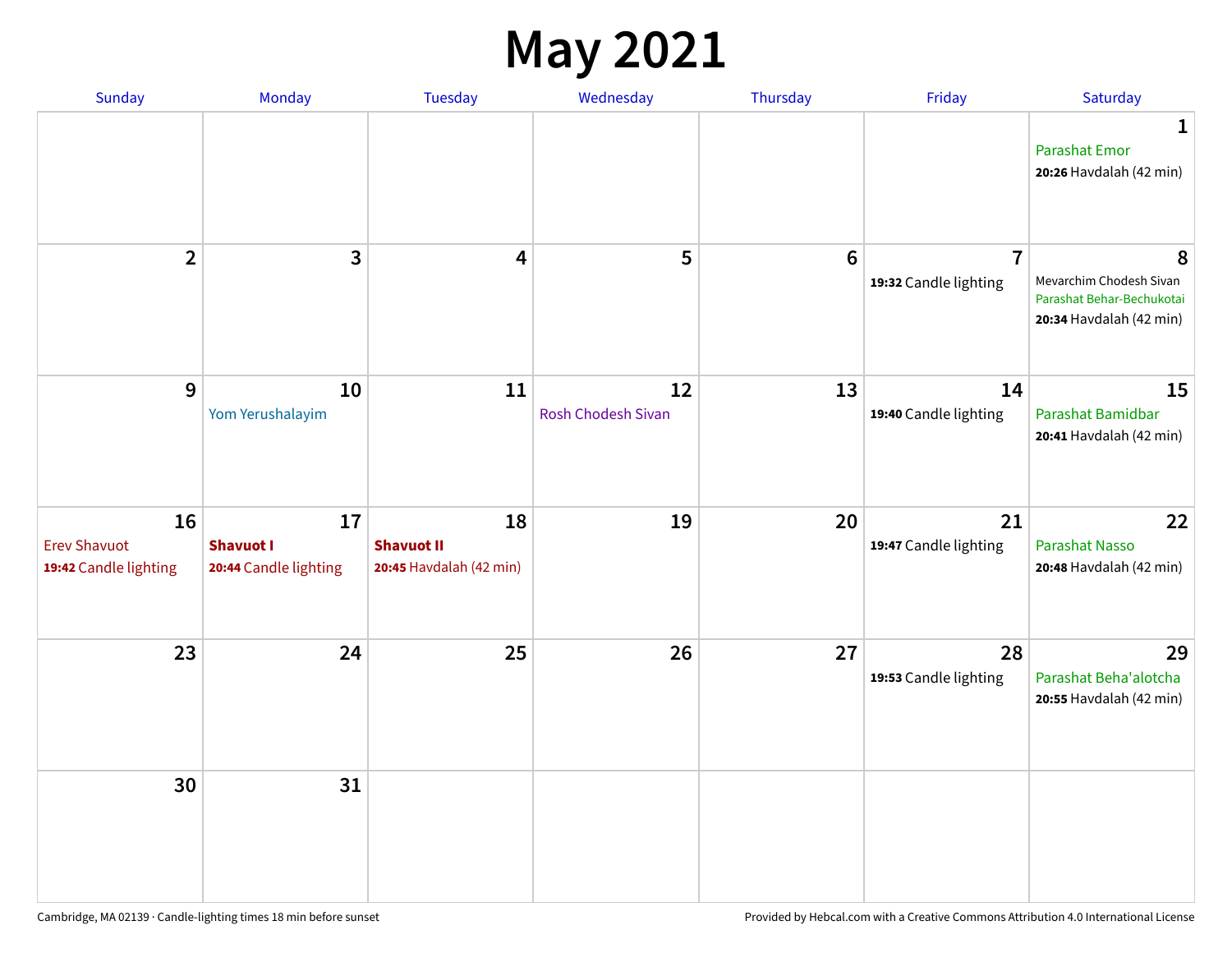#### **June 2021**

| Sunday                                                           | Monday         | Tuesday      | Wednesday    | Thursday                        | Friday                                                   | Saturday                                                                    |
|------------------------------------------------------------------|----------------|--------------|--------------|---------------------------------|----------------------------------------------------------|-----------------------------------------------------------------------------|
|                                                                  |                | $\mathbf{1}$ | $\mathbf{2}$ | 3                               | $\overline{\mathbf{4}}$<br>19:59 Candle lighting         | 5<br>Mevarchim Chodesh Tamuz<br>Parashat Sh'lach<br>21:00 Havdalah (42 min) |
| $\boldsymbol{6}$                                                 | $\overline{7}$ | 8            | 9            | 10<br><b>Rosh Chodesh Tamuz</b> | 11<br><b>Rosh Chodesh Tamuz</b><br>20:03 Candle lighting | 12<br>Parashat Korach<br>21:04 Havdalah (42 min)                            |
| 13                                                               | 14             | 15           | 16           | 17                              | 18<br>20:06 Candle lighting                              | 19<br>Parashat Chukat<br>21:06 Havdalah (42 min)                            |
| 20                                                               | 21             | 22           | 23           | 24                              | 25<br>20:07 Candle lighting                              | 26<br><b>Parashat Balak</b><br>21:07 Havdalah (42 min)                      |
| 27<br>03:14 Fast begins<br><b>Tzom Tammuz</b><br>21:08 Fast ends | 28             | 29           | 30           |                                 |                                                          |                                                                             |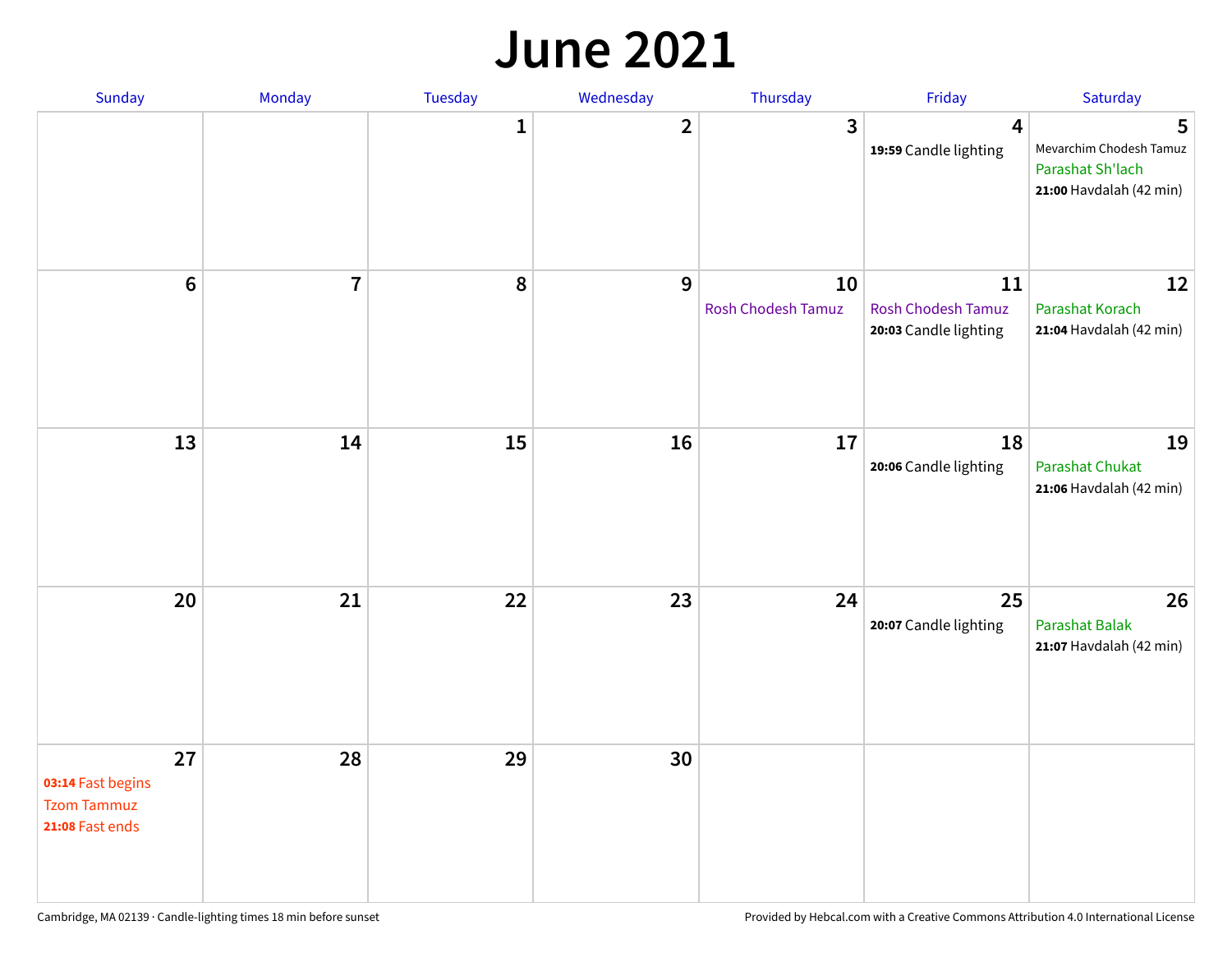# **July 2021**

| <b>Sunday</b>                        | Monday | <b>Tuesday</b> | Wednesday | Thursday     | Friday                                  | Saturday                                                                                                                   |
|--------------------------------------|--------|----------------|-----------|--------------|-----------------------------------------|----------------------------------------------------------------------------------------------------------------------------|
|                                      |        |                |           | $\mathbf{1}$ | $\overline{2}$<br>20:06 Candle lighting | 3<br>Mevarchim Chodesh Av<br><b>Parashat Pinchas</b><br>21:07 Havdalah (42 min)                                            |
| 4                                    | 5      | $\bf 6$        | 7         | 8            | 9<br>20:04 Candle lighting              | 10<br>Rosh Chodesh Av<br>Parashat Matot-Masei<br>21:04 Havdalah (42 min)                                                   |
| 11                                   | 12     | 13             | 14        | 15           | 16<br>20:00 Candle lighting             | 17<br><b>Shabbat Chazon</b><br>20:18 Fast begins<br>Erev Tish'a B'Av<br><b>Parashat Devarim</b><br>21:00 Havdalah (42 min) |
| 18<br>Tish'a B'Av<br>20:58 Fast ends | 19     | 20             | 21        | 22           | 23<br>19:54 Candle lighting             | 24<br>Tu B'Av<br>Shabbat Nachamu<br>Parashat Vaetchanan<br>20:54 Havdalah (42 min)                                         |
| 25                                   | 26     | 27             | 28        | 29           | 30<br>19:47 Candle lighting             | 31<br><b>Parashat Eikev</b><br>20:47 Havdalah (42 min)                                                                     |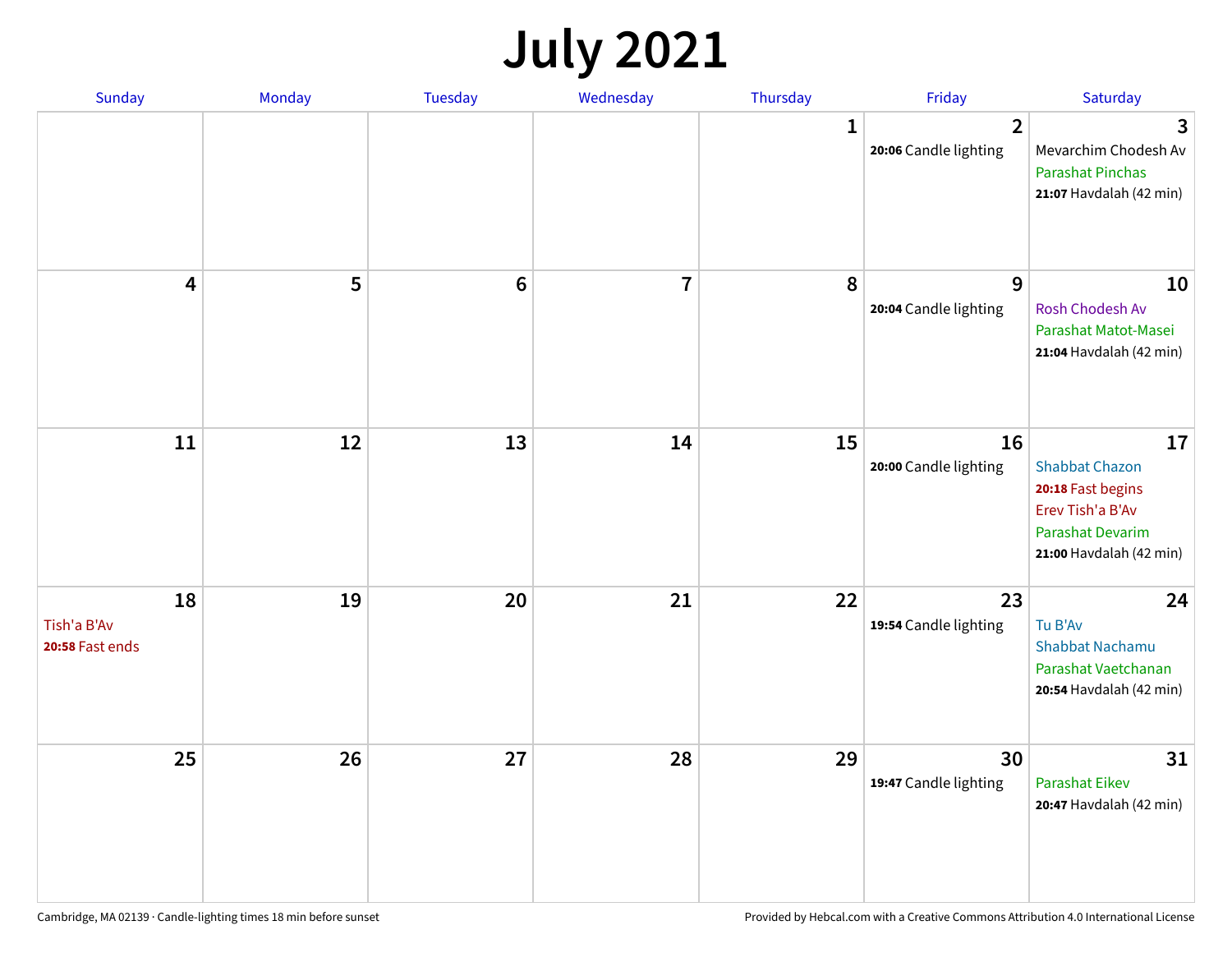# **August 2021**

| Sunday                        | Monday                                           | Tuesday | Wednesday | Thursday | Friday                                  | Saturday                                                                              |
|-------------------------------|--------------------------------------------------|---------|-----------|----------|-----------------------------------------|---------------------------------------------------------------------------------------|
| $\mathbf{1}$                  | $\overline{2}$                                   | 3       | 4         | 5        | $6\phantom{1}$<br>19:39 Candle lighting | $\overline{7}$<br>Mevarchim Chodesh Elul<br>Parashat Re'eh<br>20:38 Havdalah (42 min) |
| 8<br><b>Rosh Chodesh Elul</b> | 9<br>Rosh Hashana LaBehemot<br>Rosh Chodesh Elul | 10      | 11        | 12       | 13<br>19:29 Candle lighting             | 14<br><b>Parashat Shoftim</b><br>20:29 Havdalah (42 min)                              |
| 15                            | 16                                               | 17      | 18        | 19       | 20<br>19:19 Candle lighting             | 21<br>Parashat Ki Teitzei<br>20:18 Havdalah (42 min)                                  |
| 22                            | 23                                               | 24      | 25        | 26       | 27<br>19:08 Candle lighting             | 28<br>Leil Selichot<br>Parashat Ki Tavo<br>20:07 Havdalah (42 min)                    |
| 29                            | 30                                               | 31      |           |          |                                         |                                                                                       |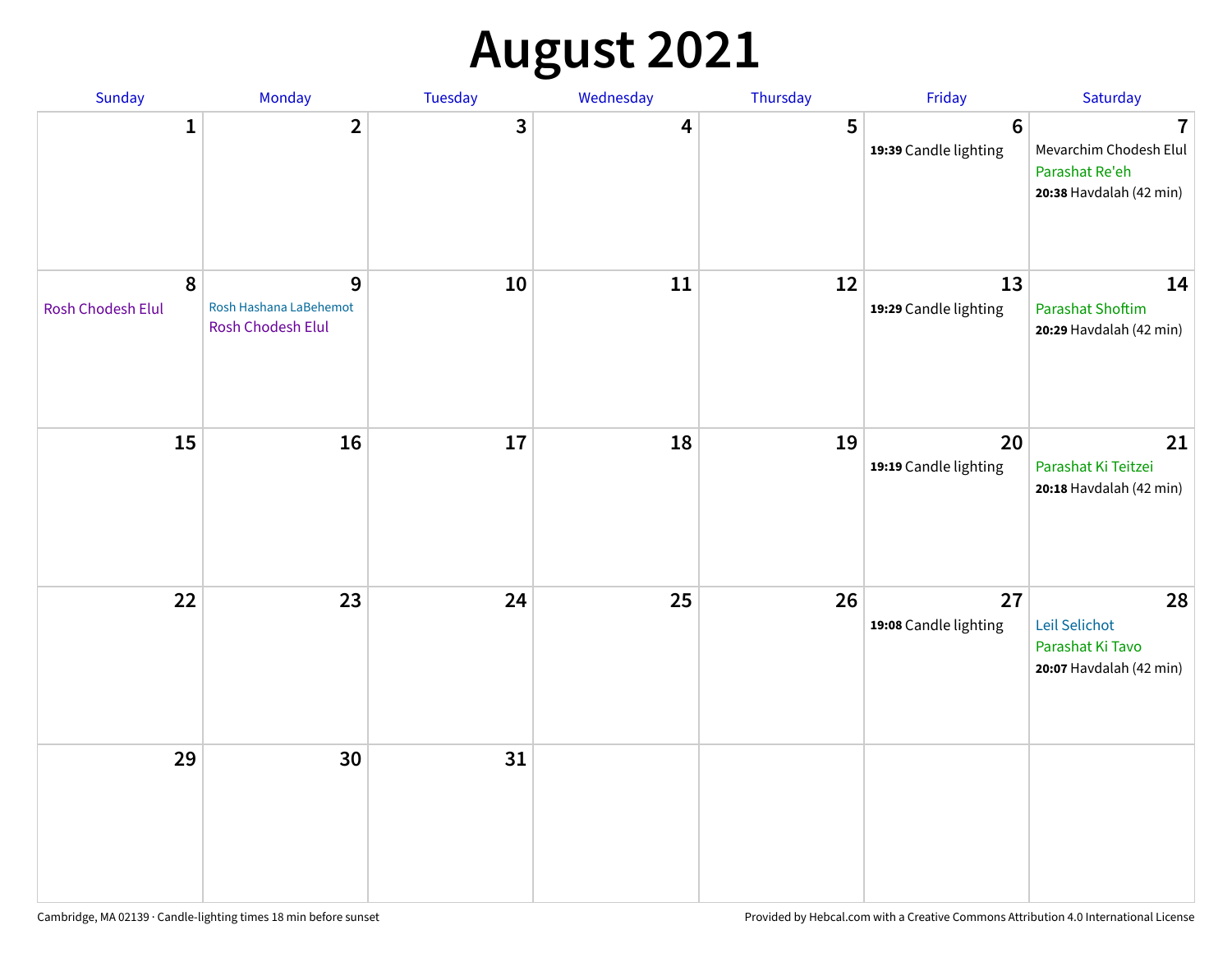# **September 2021**

| <b>Sunday</b>          | Monday                                                        | <b>Tuesday</b>                                               | Wednesday                                              | <b>Thursday</b>                                                   | Friday                                          | Saturday                                                                    |
|------------------------|---------------------------------------------------------------|--------------------------------------------------------------|--------------------------------------------------------|-------------------------------------------------------------------|-------------------------------------------------|-----------------------------------------------------------------------------|
|                        |                                                               |                                                              | 1                                                      | $\overline{2}$                                                    | 3<br>18:56 Candle lighting                      | 4<br>Parashat Nitzavim<br>19:55 Havdalah (42 min)                           |
| 5                      | $6\phantom{1}6$<br>Erev Rosh Hashana<br>18:51 Candle lighting | $\overline{7}$<br>Rosh Hashana 5782<br>19:50 Candle lighting | 8<br><b>Rosh Hashana II</b><br>19:48 Havdalah (42 min) | 9<br>04:52 Fast begins<br><b>Tzom Gedaliah</b><br>19:39 Fast ends | 10<br>18:44 Candle lighting                     | 11<br><b>Shabbat Shuva</b><br>Parashat Vayeilech<br>19:43 Havdalah (42 min) |
| 12                     | 13                                                            | 14                                                           | 15<br><b>Erev Yom Kippur</b><br>18:35 Candle lighting  | 16<br><b>Yom Kippur</b><br>19:34 Havdalah (42 min)                | 17<br>18:32 Candle lighting                     | 18<br>Parashat Ha'Azinu<br>19:30 Havdalah (42 min)                          |
| 19                     | 20<br><b>Erev Sukkot</b><br>18:26 Candle lighting             | 21<br>Sukkot I<br>19:25 Candle lighting                      | 22<br><b>Sukkot II</b><br>19:23 Havdalah (42 min)      | 23<br>Sukkot III (CH"M)                                           | 24<br>Sukkot IV (CH"M)<br>18:19 Candle lighting | 25<br>Sukkot V (CH"M)<br>19:18 Havdalah (42 min)                            |
| 26<br>Sukkot VI (CH"M) | 27<br>Sukkot VII (Hoshana Raba)<br>18:14 Candle lighting      | 28<br><b>Shmini Atzeret</b><br>19:13 Candle lighting         | 29<br><b>Simchat Torah</b><br>19:11 Havdalah (42 min)  | 30                                                                |                                                 |                                                                             |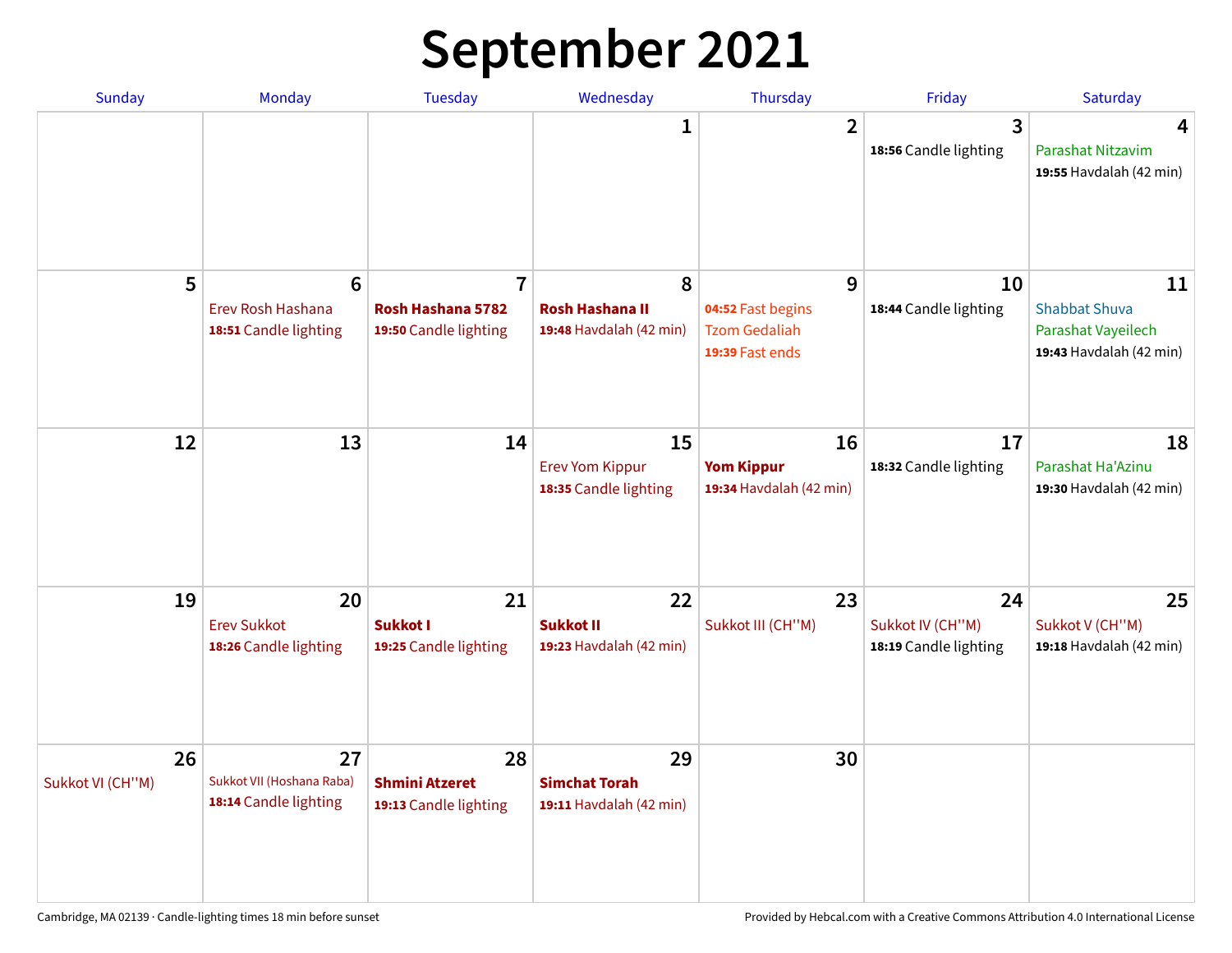### **October 2021**

| Sunday       | Monday | Tuesday | Wednesday                            | Thursday                                                        | Friday                                | Saturday                                                                                          |
|--------------|--------|---------|--------------------------------------|-----------------------------------------------------------------|---------------------------------------|---------------------------------------------------------------------------------------------------|
|              |        |         |                                      |                                                                 | $\mathbf{1}$<br>18:07 Candle lighting | $\mathbf{2}$<br>Mevarchim Chodesh Cheshvan<br><b>Parashat Bereshit</b><br>19:06 Havdalah (42 min) |
| $\mathbf{3}$ | 4      | 5       | $\bf 6$<br>Rosh Chodesh Cheshvan     | $\overline{7}$<br>Rosh Chodesh Cheshvan   17:55 Candle lighting | 8                                     | 9<br><b>Parashat Noach</b><br>18:54 Havdalah (42 min)                                             |
| 10           | 11     | 12      | 13<br>Yom HaAliyah School Observance | 14                                                              | 15<br>17:43 Candle lighting           | 16<br>Parashat Lech-Lecha<br>18:42 Havdalah (42 min)                                              |
| 17           | 18     | 19      | 20                                   | 21                                                              | 22<br>17:33 Candle lighting           | 23<br>Parashat Vayera<br>18:32 Havdalah (42 min)                                                  |
| 24           | 25     | 26      | 27                                   | 28                                                              | 29<br>17:23 Candle lighting           | 30<br>Mevarchim Chodesh Kislev<br>Parashat Chayei Sara<br>18:22 Havdalah (42 min)                 |
| 31           |        |         |                                      |                                                                 |                                       |                                                                                                   |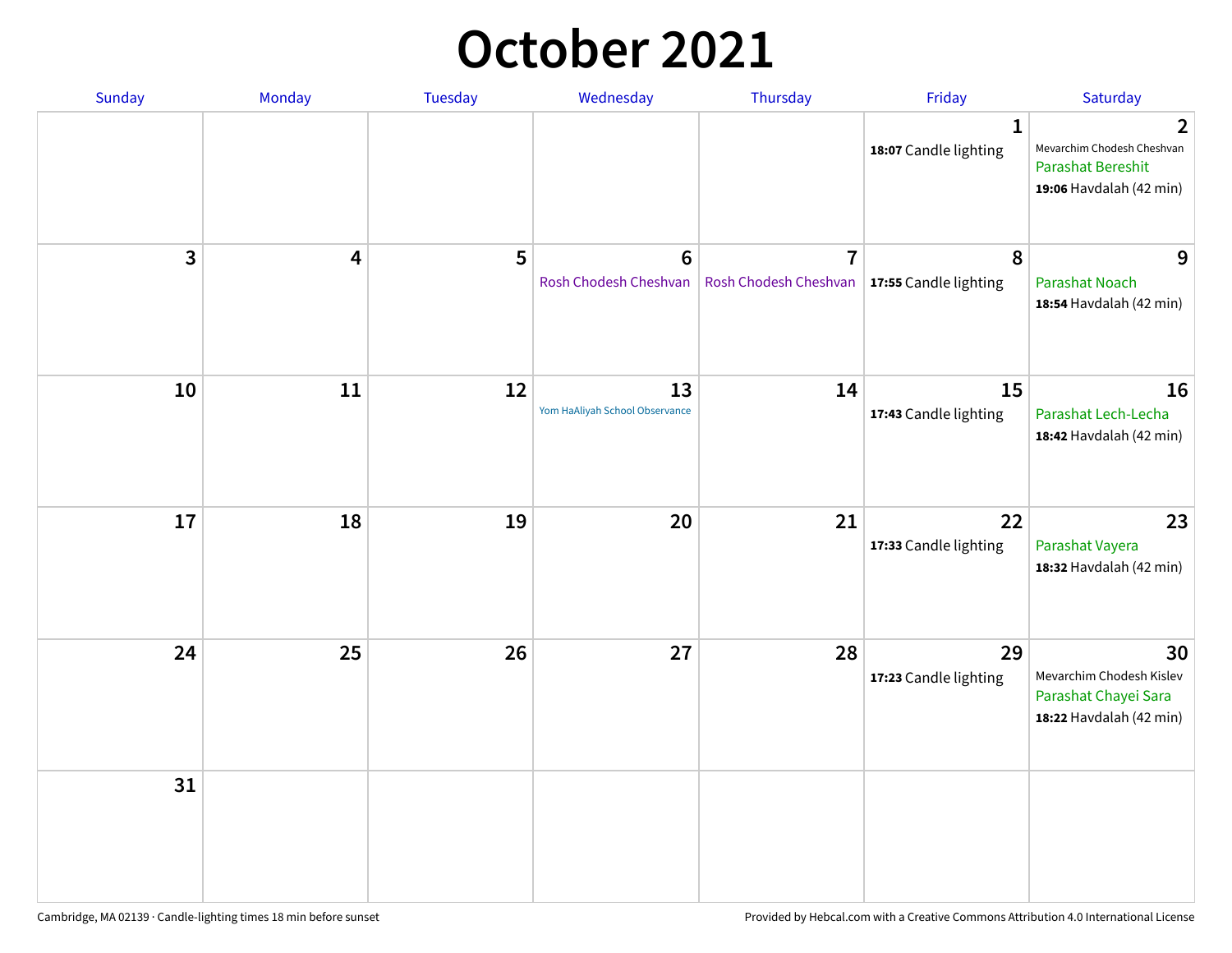#### **November 2021**

| Sunday         | Monday                                                     | Tuesday                         | Wednesday    | Thursday               | Friday                                            | Saturday                                                                      |
|----------------|------------------------------------------------------------|---------------------------------|--------------|------------------------|---------------------------------------------------|-------------------------------------------------------------------------------|
|                | $\mathbf{1}$                                               | $\overline{2}$                  | $\mathbf{3}$ | $\overline{4}$<br>Sigd | 5<br>Rosh Chodesh Kislev<br>17:14 Candle lighting | $6\phantom{1}6$<br><b>Parashat Toldot</b><br>18:13 Havdalah (42 min)          |
| $\overline{7}$ | 8                                                          | 9                               | 10           | 11                     | 12<br>16:06 Candle lighting                       | 13<br>Parashat Vayetzei<br>17:06 Havdalah (42 min)                            |
| 14             | 15                                                         | 16                              | 17           | 18                     | 19<br>16:00 Candle lighting                       | 20<br>Parashat Vayishlach<br>17:00 Havdalah (42 min)                          |
| 21             | 22                                                         | 23                              | 24           | 25                     | 26<br>15:56 Candle lighting                       | 27<br>Mevarchim Chodesh Tevet<br>Parashat Vayeshev<br>16:56 Havdalah (42 min) |
| 28             | 29<br>16:45 Chanukah: 1 Candle   16:45 Chanukah: 2 Candles | 30<br>16:44 Chanukah: 3 Candles |              |                        |                                                   |                                                                               |